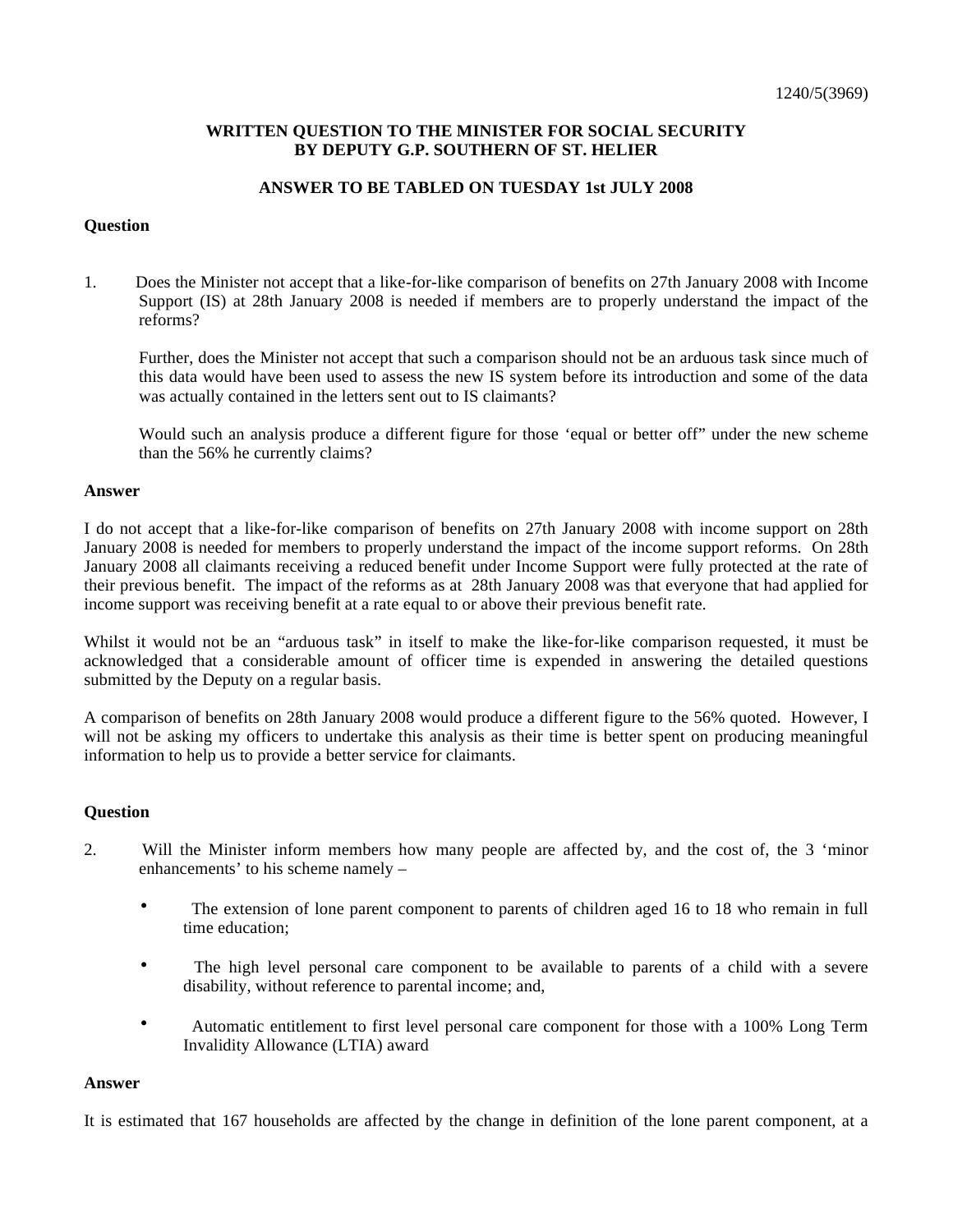budgeted annual cost of approximately £300,000.

There are currently 69 families that will be affected by the change to the way in which the high level personal care component for children is provided. The budgeted additional cost is estimated at £186,500 per annum.

Providing entitlement to the first level personal care component will affect approximately 535 households. The budgeted cost of these components is estimated at just over £500,000 per annum. However, this is not additional cost, as the proposal is concerned with the means by which individuals can apply for the component.

# **Question**

- 3. In answer to a further question on After Housing Costs (AHC) disposable income, the Minister stated that *"the introduction of Income Support did not affect rental or other housing costs"* but then suggested that there would be no impact on AHC disposable income. Will the Minister explain to members exactly how the following changes will or will not affect AHC disposable income?
	- Change from Health Income Exemption (HIE) to HMA for some;
	- Reduction of Disabled Transport Allowance by 50% for those not working;
	- Changes to the Rent Rebate/Abatement scheme for some claimants?

Whilst addressing the changes to the Rent Rebate/Abatement scheme, will the Minister also explain to members how this has been brought about and whether the reduction in the "generosity" of the scheme affects all claimants or just those at the higher incomes, and at what income level these reductions occur along with the total savings achieved?

### **Answer**

It is difficult to answer this question as its intention is not clear.

As a general principle, any analysis that seeks to isolate the impact of individual components of income support or predecessor benefits will be unlikely to produce any meaningful information due to the very different rules governing the different benefit schemes.

The terms "after housing costs" (AHC) and "before housing costs" (BHC) are commonly used in the analysis of disposable household income. BHC incomes are calculated without deducting the rental or other accommodation costs of the household. AHC incomes are calculated having deducted the rental and other accommodation costs of the household.

The Health Insurance Exemption scheme, Disabled Transport Allowance and rent rebate/abatement schemes have all been replaced by income support. It is impossible to distinguish between changes to benefit levels as a result of these benefits being replaced compared to changes resulting from other benefits that were replaced by income support. The total change to AHC income would be identical to the total change to BHC income.

The analysis that can be undertaken, and has been presented to the States in the detailed report circulated on 4th June, is to consider the impact of all the changes on different types of household.

In particular, the rent rebate and rent abatement schemes no longer exist and housing costs are now supported through the income support scheme. This has been brought about in exactly the same way as the replacement of all other previous benefits following a number of States decisions which clearly listed all the benefits to be replaced.

One of the main reasons for introducing income support was to provide a common assessment of income and assets, to ensure that all households were treated fairly. The calculation of income support benefit is based on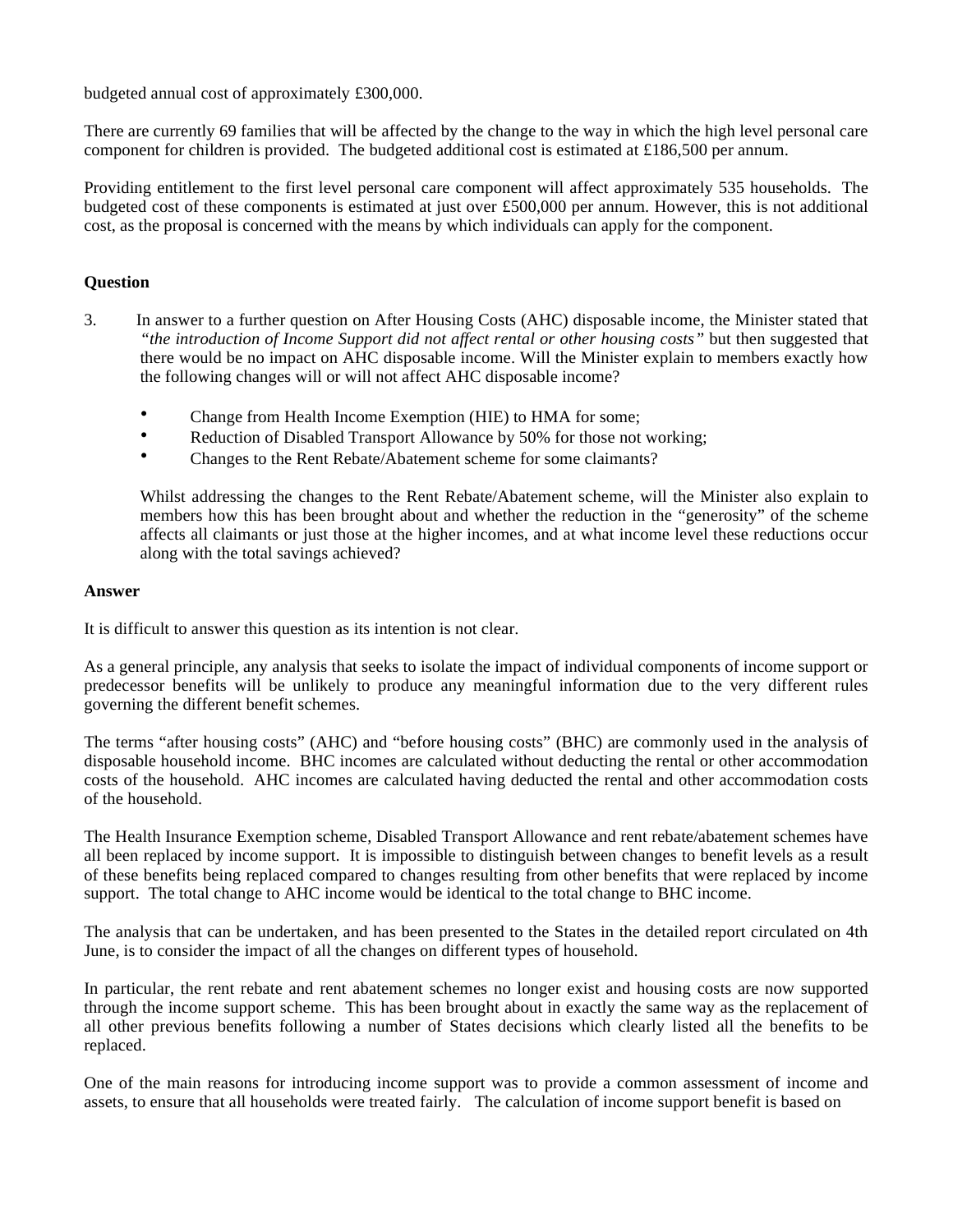(sum of components) less ( assessed income) equals ( income support benefit).

For tenants, the accommodation component is set at the rental value of the property occupied, subject to the property being an appropriate size for the household, and the rental being no greater than the fair rental value for the size of property. These rules are applied consistently to all claimants, not just those at higher incomes.

There have been no savings by replacing the rent rebate and rent abatement scheme as the full budget from these benefits and all other benefits replaced by income support has been transferred to the income support budget.

# **Question**

4. The Minister has assured members on several occasions that the sum allocated to IS was the sum, adjusted for inflation, that was previously spent on all the previous benefits replaced by IS and that there was only a small contingency fund set aside for the unexpected. How was the Minister able to state in his answer of 17th June 2008 that a total of over £2.5 million has been found for additional spending to deal properly with Attendance Allowance, Adult Disability Allowance and Child Disability Allowance from within the budget?

### **Answer**

The explanation for the adjustments to income support was given in my answer tabled on 3rd June 2008. I repeat the explanation:

"The analysis of cost undertaken before the implementation of income support was, of necessity,

prudent and estimates had to be made for the distribution costs within income support. It is still very early to attempt to analyse the ongoing cost of income support but I am committed to providing the best possible support that can be provided within the budget allocation. I am confident that the cost of these minor adjustments can be met. I will continue to monitor costs very carefully and introduce further enhancements to income support whenever possible."

As explained in the report circulated to States members on 4th June, in some areas of income support, claims will build up over a period of time. The effect of this is to provide some additional funding for one-off costs. It must also be recognised that the costs involved in income support are subject to complex interactions between a wide range of factors.

The budgeted cost of providing additional protected payments in respect of recipients of Attendance Allowance, Adult Disability Allowance and Child Disability Allowance is £685,000 in 2008 and £587,000 in 2009, this is a total of £1,272,000 over the two years. These are one-off costs which will not recur.

The £2.5 million quoted in the Deputy's question relates not just to the additional protected payments but also to the cost for 2008 and 2009 of the budgeted cost of the three changes (mentioned above) relating to lone parents, children with severe disabilities and working age adults with 100% LTIA awards. As previously explained this is not all additional spending.

## **Question**

5. Will the Minister confirm that the figures given in an answer to my question on June 17th regarding incentives to work mean that a person on IS will be able to earn only around £40 (or between 7 and 8 hours on the minimum wage) before being subject to a 94 pence deduction in IS for every additional £1 earned, and if so, how is this supposed to encourage claimants to return to full-time (35+ hours) working?

**Answer**